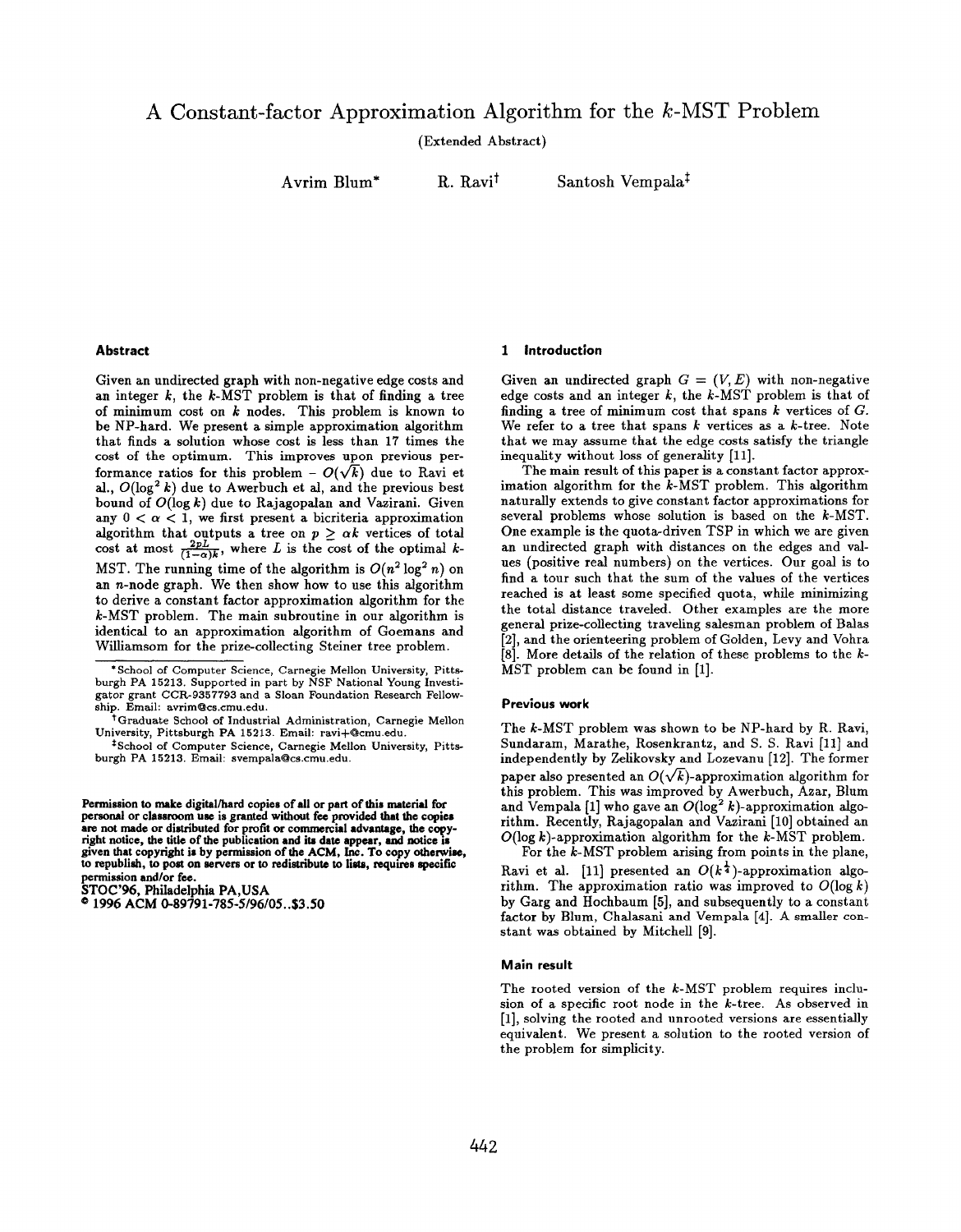Theorem 1 There is an approximation algorithm for the rooted k-MST problem on geneml graphs with performance ratio at most 17 and running time  $O(n^2 \log^4 n)$  on an nnode graph.

The key ingredient in proving the above theorem is the following bicriteria approximation algorithm.

Theorem 2 Given any  $0 < \alpha < 1$ , there is an approximation algorithm for the rooted  $k$ -MST problem that outputs a tree on  $p \ge \alpha k$  vertices of total cost at most  $\frac{2pL}{(1-\alpha)k}$ , where L is the cost of the (optimal) k-MST. The running time  $o_i$ the algorithm is  $O(n^2 \log^2 n)$  on an n-node grap

The algorithm used to prove the above theorem is identical to an approximation algorithm used by Goemans and Williamson [7] for the prize-collecting Steiner tree problem, with a particular setting of node penalties. We use key properties of their algorithm to show the performance ratio.

We can solve the unrooted problem by trying all the different vertices as roots and outputting the minimum tree obtained. This gives us an extra factor of  $n$  in the running time. As an easy consequence of Theorem 2 and Lemma 3 (see Section 4) we also get the following result for the unrooted problem.

Theorem 3 Given any  $0 < \alpha < 1$  there is an approximation algorithm for the unrooted  $k$ -MST problem that outputs a tree on p vertices,  $\alpha k \leq p \leq 2\alpha k$ , of cost at most  $\frac{2pL}{(1-\alpha)k}$ . The running time of the the algorithm is  $O(n^3 \log^2 n)$ .

In the next section, we present the main bicriteria approximation algorithm used to prove Theorem 2. In the following section, we present the analysis of the performance ratio and the running time. In Section 4, we show how Theorem 1 follows from Theorem 2.

### 2 Algorithm

We will consider the rooted version of the k-MST problem where we are given a root  $r$  and the tree is required to contain the root. Let the cost of the optimal tree with  $k$ vertices be  $L$ . In this section we show how to find a tree with p vertices,  $p \ge \alpha k$ , of cost at most  $p \cdot \frac{\mu}{(1-\alpha)k}$  for any  $0 < \alpha < 1$ .

Our algorithm for the k-MST problem is identical to the approximation algorithm used by Goemans and Williamson for the prize-collecting Steiner tree problem. The prizecollecting Steiner tree problem is defined on an undirected graph with costs on edges, a subset of nodes specified as terminals, and nonnegative penalty values on the terminals. The goal is to find a tree such that the total cost of edges in the tree plus the penalties of all the terminals not in the tree is minimized.

### 2.1 Overview

In the version of the Goemans-Williamson algorithm we use, all nodes are designated terminals and have the same penalty value  $\pi = \frac{1}{75}$ 

We begin with an intuitive description. The penalty value  $\pi$  of a node can be thought of as the potential or charge assigned to it. The potential specifies how much "time" the node  $v$  can stay active. The algorithm begins with nodes in singleton clusters, each of radius O and with potential  $\pi$ .

The algorithm is perhaps better visualized as running in continuous, rather than discrete time, As time progresses, every cluster grows a breadth-first region around it, with all clusters growing at the same rate. To grow for a "width" or breadth-first distance of  $\epsilon$ , the cluster must expend potential equal to  $\epsilon$ . As the algorithm proceeds, some clusters may meet; for instance, the very first meeting will occur when the clusters growing from the two nearest neighbors in the graph meet at the midpoint of the edge between them. When two clusters meet, they are merged into a single cluster and their remaining potentials are added together to become the remaining potential of the new cluster. Another event that may happen is that a cluster may expend all its potential without meeting another cluster. In this case, the cluster stops growing and is deactivated. When a cluster is deactivated, the nodes inside are stamped with the "time of death" (technically, they are labeled with the set of vertices in the cluster).

A deactivated cluster in some ways is much like an active cluster: if an active cluster meets a deactivated one, the two will merge and have their potentials added together in the same way as done when two active clusters meet. On the other hand, once a vertex becomes labeled, it remains so forever.

The key property of this growing scheme is that the unlabeled nodes in a growing cluster can be connected together in a tree, which may also contain some of the labeled nodes of the cluster, such that the cost of the tree is not more than twice the potential  $\pi$  times the total number of nodes in the tree. Thus, this tree has an appropriate cost-to-nodes ratio as compared to an optimal  $k$ -tree. The growing scheme also allows us to argue that the algorithm will find such a tree of reasonably large size, thereby giving the result in Theorem  $\overline{c}$ 

The algorithm described below implements the above ideas in two phases. In the first phase we grow clusters, and in the second we prune inessential edges to create the desired tree. The reason for labeling vertices when their cluster becomes deactivated is to ensure that the tree produced in the second phase has sufficient potential to cover its cost. In particular, when we connect an unlabeled vertex to the tree, if the connection passes through a vertex with label  $C$ , then all other vertices with label C, or even with label  $\hat{C} \supseteq C$ , are placed into the tree as well. It can then be proven that this preserves the desired ratio.

One small modification to the above description is that for the sake of simplicity in the arguments, we consider the cluster containing the root node to be inactive. Whenever an active cluster merges with the root cluster, the resulting cluster becomes inactive even though the nodes in the cluster may have remaining potential to grow.

### 2.2 Description

The complete description of the algorithm is in Figure 1. The input to the algorithm is an undirected graph  $G =$  $(V, E)$  with edge costs  $c_e \geq 0$ , a root  $r$ , the cost  $L$  of an optimal k-tree containing  $r$ , and a fraction  $\alpha$ . The algorithm outputs a tree  $F'$  containing r and at least  $\alpha k$  nodes.

The algorithm runs in two phases. In the first we pick up edges and in the second we may delete some of the edges chosen in the first phase. In the first phase the algorithm maintains a forest  $F$  of edges. Initially the potential of each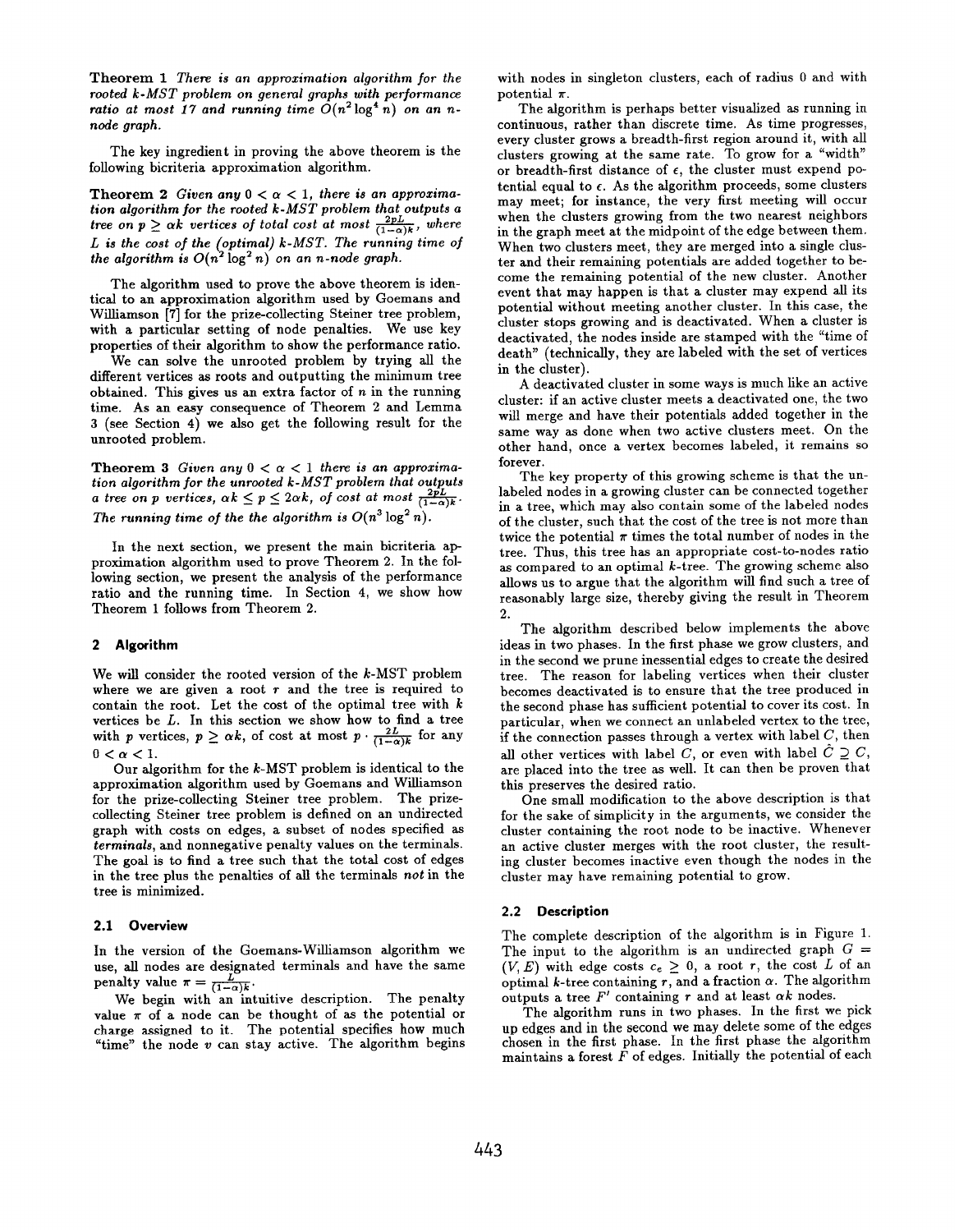1  $F \leftarrow \emptyset$ .

- 2 Comment: Implicitly set growth variables  $y_S \leftarrow 0$  and cumulative growth variables  $w(S) \leftarrow 0$  for all  $S \subset V$ .  $w(S)$  denotes the total potential expended in component S indenotes tie total potential &pended 'in component S ;n~ cluaing any sub-components that were merged in creating  $S$ . Also implicitly set  $\pi_v \leftarrow \frac{L}{\{1-\alpha\}k}$  for all nodes  $v \neq r$ .
- 3  $C \leftarrow \{\{v\}: v \in V\}.$

4 For each  $v \in V$  set  $d(v) \leftarrow 0$ . Comment:  $d(v)$  denotes the distance of node  $v$  to the boundary of the component containing v.

- 5 For each  $v \in V$ , if  $v = r$  then  $\lambda({v}) \leftarrow 0$  else  $\lambda({v}) \leftarrow 1$ . Comment:  $\lambda(S)$  equals 1 if S is active and 0 otherwise.
- 6 While the component  $C_r$  containing the root has less than  $\alpha$ k unlabeled nodes
- 7 Comment: Find the next event.
- 8 Find edge  $e \equiv (i, j)$  with  $i \in C_p \in C$ ,  $j \in C_q \in C$ ,  $C_p \neq$  $C_q$  that minimizes  $\epsilon_1 = \frac{C}{\lambda(C_p) + \lambda(C_q)}$
- 9 Find  $\tilde{C} \in \mathcal{C}$  with  $\lambda(\tilde{C}) = 1$  that minimizes  $\epsilon_2 = |\tilde{C}|$ .  $\frac{L}{(1-\alpha)k} - w(\bar{C}).$
- 10  $\epsilon = \min(\epsilon_1,\epsilon_2).$
- 11  $w(C) \leftarrow w(C) + \epsilon \cdot \lambda(C)$  for all  $C \in \mathcal{C}$ .
- 12 For all  $v\in C_v\in \mathcal{C}$
- 13  $d(v) \leftarrow d(v) + \epsilon \cdot \lambda(C_v)$
- 14 If  $\epsilon = \epsilon_2$  (i.e.,  $\tilde{C}$  is deactivated before  $C_p$  and  $C_q$ meet )
- 15  $\lambda(\tilde{C}) \leftarrow 0.$
- 16 Mark all unlabeled vertices of  $\tilde{C}$  with label  $\tilde{C}$ . else (i.e.,  $C_p$  and  $C_q$  meet before  $\tilde{C}$  is deactivated)
- 17  $F \leftarrow F \cup \{e\}.$
- 18  $C \leftarrow C \cup \{C_p \cup C_q\} - \{C_p\} - \{C_q\}.$

$$
19 \t w(C_p \cup C_q) \leftarrow w(C_p) + w(C_q).
$$

20 If 
$$
r \in C_p \cup C_q
$$
 then  $\lambda(C_p \cup C_q) \leftarrow 0$  else  $\lambda(C_p \cup C_q) \leftarrow 1$ .

- 21 For every unlabeled vertex  $v \notin C_r$
- 22 Mark v with the label  $C_v$  where  $v \in C_v$ .
- 23  $F'$  is derived from  $F$  by removing as many edges as possible so that the following two properties hold: (1) every unlabeled vertex is connected to  $r$ ; (2) if a vertex  $v$  with label  $C$  is connected to  $r$ , then so is every vertex with label  $\hat{C}\supseteq C.$
- 24  $C'$  is the set of vertices spanned by  $F'$ .

Figure 1: The bicriteria approximation algorithm for  $k$ -MST.

vertex,  $\pi_v$ , is set to  $\frac{L}{(1-\alpha)k}$ , where  $\alpha$  is our input parameter.  $F$  is empty and hence each vertex is in a connected component by itself. All initial components except the one containing the root node are considered active. We can think of the potential of a node as the price it is willing to pay for connecting into a  $k$ -tree containing  $r$ .

At each step the algorithm does one of two things. First, it may add an edge between two connected components; if the resulting component contains the root it becomes inactive, otherwise it is considered active. Second, it may "deactivate" a component. Intuitively, a component is active if it is still growing and it is deactivated when we are unwilling to pay any more for vertices of this component. When a component is deactivated, the algorithm labels each unlabeled vertex within it (every node is initially unlabeled) with the set of all nodes in the component. The first phase ends when the component containing the root acquires more than  $\alpha \cdot k$  unlabeled vertices. We argue in the next section that if the value of  $L$  is chosen correctly, this stopping condition is always reached.

In the second phase, we remove as many edges as we can from  $F$  while maintaining two properties: first, all unlabeled vertices in the root component must remain connected to the root node. Second, if a vertex with label  $C$  is connected to the root, then every vertex with label  $\hat{C} \supset C$  must be connected to the root as well. Let  $C'$  be the resulting connected component containing the root, and  $F'$  the set of its edges.

To determine the choices in the first phase, the algorithm keeps a set of growth variables,  $y_S$ , one for each subset  $S$ of vertices. These are all initially implicitly set to zero. A growth variable can be positive for a subset of vertices, iff the vertices form an active component at some point in the first phase. (A useful property to keep in mind is that if  $y_S > 0$  and  $y_{S'} > 0$  then either S and S' are disjoint or else one of the two contains the other.) At each step of the first phase we increase uniformly the  $y_s$ 's for the active components by a value  $\epsilon$  which is the largest possible without violating one of the following constraints. For a subset of vertices S let  $\delta(S)$  denote the set of edges with one end point in  $S$  and the other outside  $S$ .

a) For all  $e \in E$ ,

$$
\sum_{S: e \in \delta(S)} y_S \leq c_e.
$$

b) For all 
$$
T \subset V
$$

$$
\sum_{S \subseteq T} y_S \leq \sum_{i \in T} \pi_i
$$

Increasing  $y_S$ 's causes one of the above constraints (called "packing" constraints in [7]) to become tight. If a constraint of the first type becomes tight, that happens for some edge  $e$ between two connected components and the algorithm adds this edge to  $F$ . If a constraint of the second type becomes tight, this happens for some active component, and we then deactivate the component.

# 3 Analysis

# 3.1 Upper bound

In the analysis of their algorithm for the prize-collecting Steiner tree problem, Goemans and Williamson use linear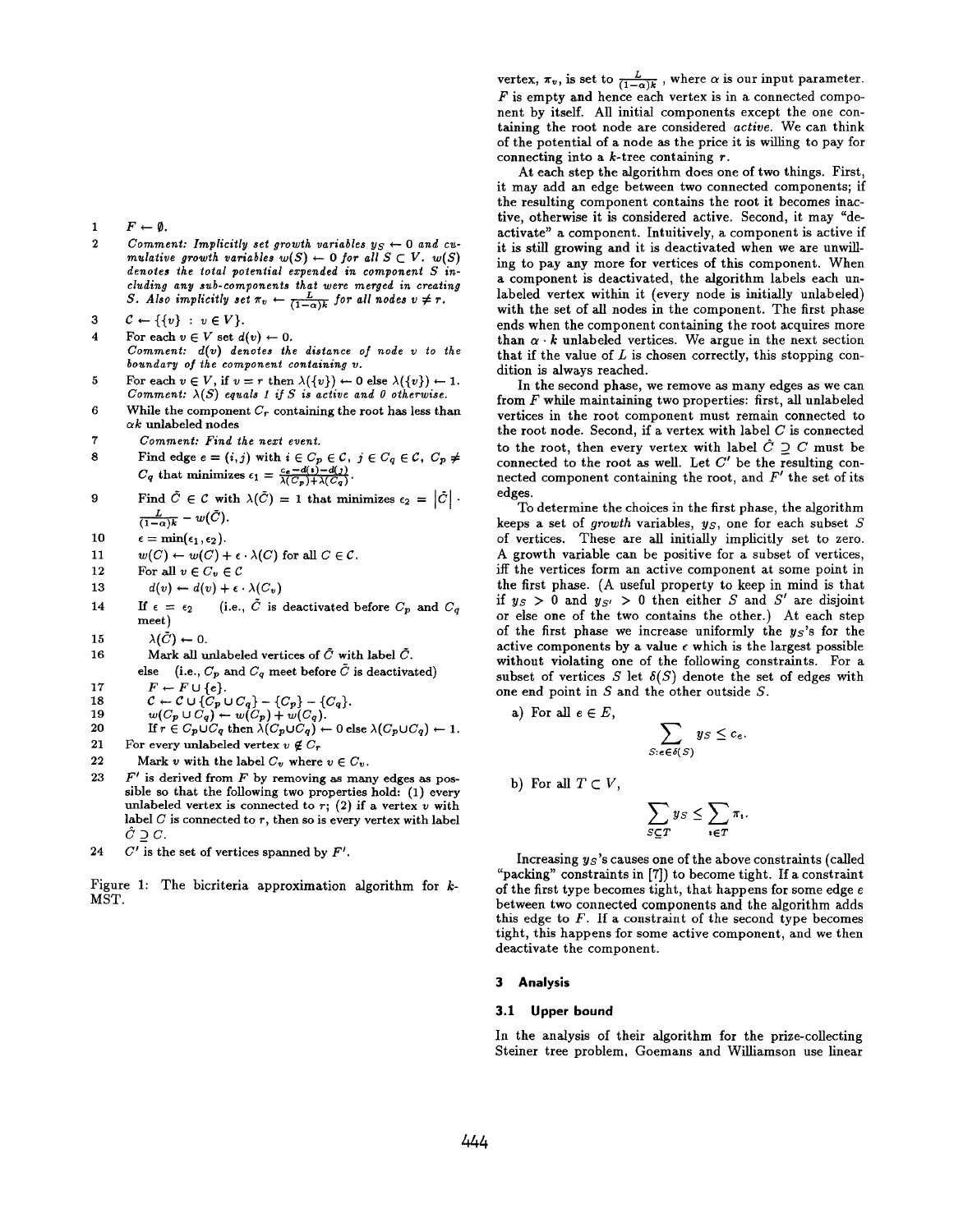programming duality to compare the cost of their solution to an optimal one. Although we don't use an LP, we retain the basic elements of their analysis. A result equivalent to the following has been proven independently in [6].

Theorem 4 The algorithm produces a connected component  $C'$  with a set of edges  $F'$  such that

$$
\sum_{e \in F'} c_e \leq 2 \sum_{i \in C'} \pi_i.
$$

*Proof.* By the construction, every vertex of  $C_r$  not spanned by  $F'$  lies in a component deactivated at some point in the algorithm. Further if a vertex  $v$  in a deactivated component  $C_i$  is not spanned by  $F'$  then no vertex of  $C_i$  is spanned by  $F'$ . With these observations we can partition the vertice of  $C_r$  not spanned by  $F'$  into disjoint deactivated comp nents  $C_1, ... C_l$ . Thus  $C_r$  is the disjoint union of the sets  $C', C_1, \ldots C_l.$ 

Now consider the component  $C'$ . We must show that

$$
\sum_{e \in F'} c_e \leq 2 \sum_{v \in C'} \pi_v.
$$

Since we have for each edge in  $F'$ ,

$$
c_e = \sum_{S: e \in \delta(S)} y_S
$$

and also that

$$
\sum_{S \subseteq C'} y_S \leq \sum_{v \in C'} \pi_v
$$

it suffices to show that

$$
\sum_{e \in F'} \sum_{S: e \in \delta(S)} y_S \le 2 \sum_{S \subseteq C'} y_S.
$$

Adding in the erowth values accumulated bv deactivated components within  $C_r$  to both sides of the above equation we need to show that

$$
\sum_{e \in F'} \sum_{S: e \in \delta(S)} y_S + 2 \sum_{j} \sum_{S \subseteq C_j} y_S
$$
\n
$$
\leq 2 \sum_{S \subseteq C'} y_S + 2 \sum_{j} \sum_{S \subseteq C_j} y_S
$$

Since  $C_r$  is the disjoint union of  $C', C_1 \ldots C_l$ , we have that  $\mathcal{L}_{SCC}$ ,  $ys + \mathcal{L}_1 \mathcal{L}_{SCC}$ ,  $ys = \mathcal{L}_{SCC}$ ,  $ys$ . So we need to show that

$$
\sum_{e \in F'} \sum_{S: e \in \delta(S)} y_S + 2 \sum_{j} \sum_{S \subset C_j} y_S \le 2 \sum_{S \subseteq C_r} y_S
$$

Rewriting the first term in the LHS (summing over S instead of over e), we finally get

$$
\sum_{S \subseteq C_r} y_S |F' \bigcap \delta(S)| + 2 \sum_{j} \sum_{S \subseteq C_j} y_S \le 2 \sum_{S \subseteq C_r} y_S. \tag{1}
$$

We show by induction that the above condition is maintained at every step of the algorithm. Initially this is true since all the  $y_s$ 's are zero.

At some stage let  $C$  be the set of active components. Let  $H$  be the graph formed by considering active and inactive components that are subsets of  $C_r$  as vertices and the edges  $e \in F' \bigcap \delta(C)$  for active  $C \subseteq C_r$  as the edges of H. Discard vertices corresponding to isolated inactive vertices.

We need some more notation. Let  $N_a$  and N, denote the active and inactive vertices in H respectively. Let  $N_d$  denote the vertices active in  $H$ , but in some inactive component  $C_i$  at the end of the algorithm. Finally, let  $deg_v$  denote the degree of a vertex in  $H$ . Note that  $N_d$  corresponds to vertices that are subsets of some deactivated component not spanned by  $F'$ , so  $N_d = \{v \in N_a : deg_v = 0\}.$ 

At the current step, the increase in the LHS of (1) is  $\epsilon(\sum_{v \in N_a} deg_v + 2|N_d|)$  while the increase in the RHS is  $2\epsilon|N_a|$ . We would like to show that  $\sum_{v\in N} deg_v + 2|N_d| \le$  $2|N_a|$ . Since the degree of a vertex in  $N_d$  is zero, it is enough to show that  $\sum_{u \in N} a_{u} e g_v + 2|N_d| \leq 2|N_a|$  which is equivalent to

$$
\sum_{j \in N_a - N_d} deg_v \leq 2|N_a - N_d|.
$$

To prove this we shall need one last fact, namely that all but one of the leaves of  $H$  are all active vertices. For suppose that  $v$  is an inactive leaf of  $H$  not containing  $r$ , adjacent to edge  $e$ , and let  $C_v$  be the connected component corresponding to  $v$ . Since  $C_v$  was deactivated, no vertex of  $C_v$  is unlabeled; Also since it is a leaf it is not on a path between any unlabeled vertex and  $r$ . So the edge  $e$  can be deleted in the second phase and  $e \notin F'$ , a contradiction.

$$
\sum_{v \in N_a - N_d} deg_v \leq \sum_{v \in (N_a - N_d)} deg_v - \sum_{v \in N_t} deg_v
$$
  

$$
\leq 2(|(N_a - N_d) \cup N_t| - 1) - (2|N_t| - 1)
$$
  

$$
\leq 2|N_a - N_d| - 1.
$$

We used above the fact that all but one inactive vertex have degree at least 2, and that  $H$  is a tree on the vertices  $(N_a-N_d)\bigcup N_i$ .

#### 3.2 Termination and lower bound

 $\boldsymbol{v}$ 

Theorem 4 argued that the tree produced by the algorithm has the correct "ratio cost," namely the correct cost of the tree per node. To complete the proof of Theorem 2, we need to argue that the tree produced has the claimed number of nodes. Note that this condition is also required to ensure the stopping condition in step 6 of the algorithm. We do this next.

Suppose the value of  $L$  is chosen to be at least as much as the cost of a  $k$ -MST containing  $r$ . We then show that the root component will always acquire at least  $\alpha k$  unlabeled vertices. We do this by showing that at most  $(1-\alpha)k$  nodes of some optimal k-tree will belong to deactivated sets (i.e., be labeled) during the course of the algorithm. Before we do this, we need a couple of preliminaries.

**Lemma 1** Let  $S^*$  be a subset of nodes of a deactivated component  $C$ . The sum of growth values  $y_S$  assigned by the algorithm to subsets S such that  $S \cap \tilde{S}^* \neq \emptyset$  is at least  $|S^*| \cdot \pi = \frac{|S^*| \cdot L}{(1-\alpha)k}$ .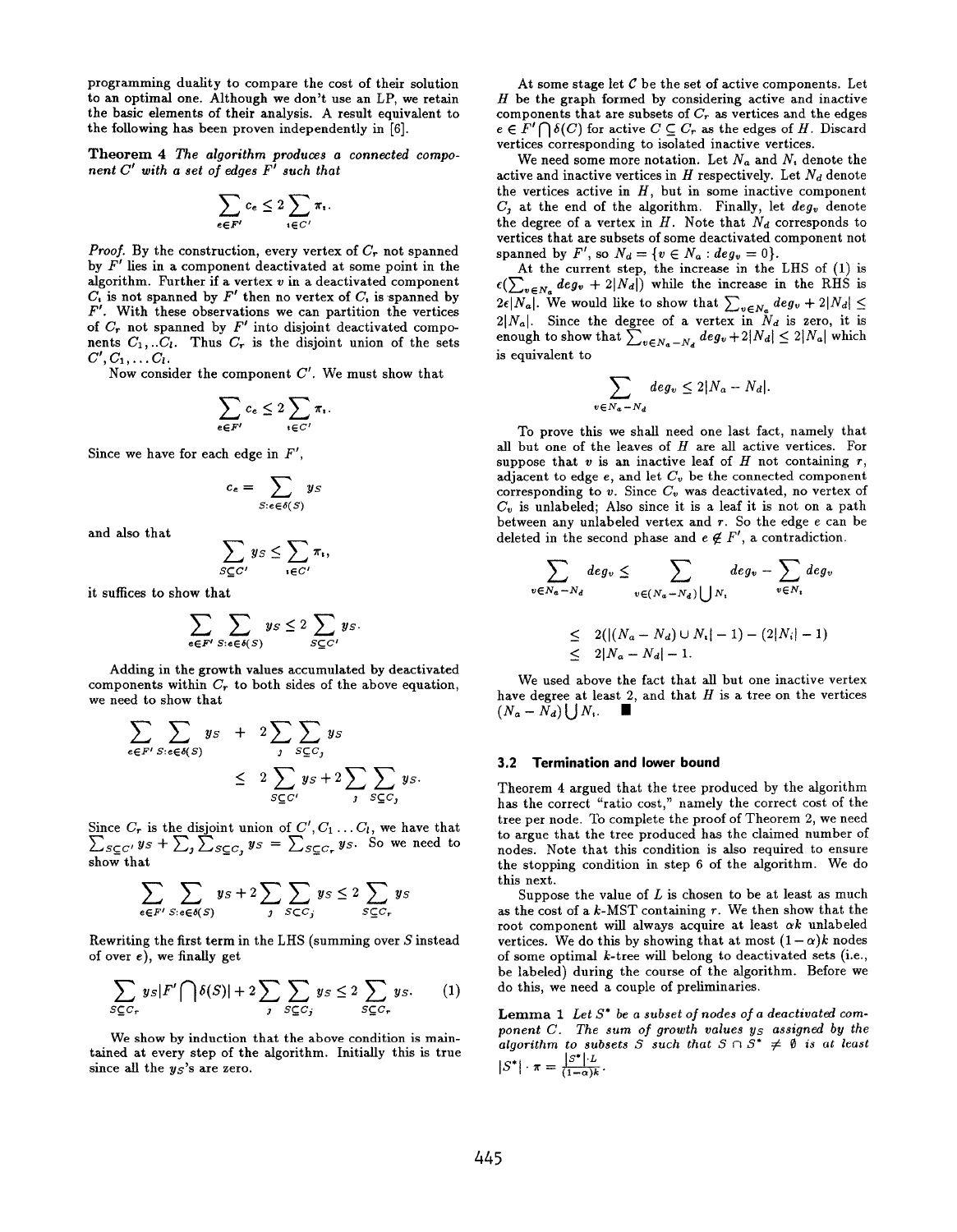Proof. At any point in the running of the algorithm before  $C$  was deactivated, the nodes in  $C$  are partitioned into active and deactivated clusters. Let  $C'_1 \dots C'_p$  denote the maximal subsets of  $C$  that were active at some point during the algorithm such that  $C'_i \cap S^* = \emptyset$  for all i. Note that the sets  $C_i'$  are disjoint and that

$$
|C| \cdot \pi = w(C) = \sum_{S \subseteq C} y_S
$$
  
= 
$$
\sum_{C'_i} \sum_{S \subseteq C'_i} y_S + \sum_{S \subseteq C, S \not\subseteq C'_i \text{ for any } i} y_S.
$$

The sets  $C'$  either became deactivated or merged with other active components that contained a node of  $S^*$ . Hence we have

$$
\sum_{C_i'}\sum_{S\subseteq C_i'}y_S\leq \sum_i|C_i'|\cdot\pi
$$

from the condition for deactivation. Thus we finally have

$$
\sum_{S: S \cap S^* \neq \emptyset} y_S = \sum_{S \subseteq C, S \not\subseteq C'_i \text{ for any } i} y_S
$$

$$
= \sum_{S \subseteq C} y_S - \sum_{C'_i} \sum_{S \subseteq C'_i} y_S
$$

$$
\geq |C| \cdot \pi - \sum_{i} |C'_i| \cdot \pi
$$

$$
\geq |S^*| \pi.
$$

The last inequality follows since no  $C'$  contains any node of  $S^*$  by definition.  $\blacksquare$ 

**Lemma 2** Let  $T^*$  be a tree spanning the root r and the nodes S<sup>\*</sup>. Let  $\sum_{S\cap S^*\neq \emptyset} y_S = L'$ . Then the cost of  $T^*$  is at least L',

*Proof.* Note that if  $y_S > 0$  then  $r \notin S$ . A growth value of  $y_S$ assigned to the set  $S$  by the algorithm identifies a breadthfirst cut of distance  $y_S$  around the set S. If  $S \cap S^* \neq \emptyset$ , then since  $T^*$  connects the nodes in  $S^*$  to the root r, it must cross this cut for at least distance  $y_S$ . Since the growth values assigned by the algorithm obey the packing constraints (a), the breadth-first distances identified by different cuts are disjoint. Hence the tree  $T^*$  must have cost at least  $\sum_{S\cap S^* \neq \emptyset} y_{S}.$ 

Theorem 5 Let  $T^*$  be a k-MST containing r of cost  $L$ . At most  $(1 - \alpha)k$  nodes of  $T^*$  are in deactivated sets (i.e., labeled) during the course of the algorithm.

Proof. The proof is by contradiction. Let the node set of  $T^*$ be  $S^* \cup \{r\}$ . Suppose more than  $(1 - \alpha)k$  nodes of  $S^*$  are in deactivated components. By Lemma 1 for each deactivated component  $C_i$ ,

$$
\sum_{S: S\cap S^* \neq \emptyset, S \subseteq C_1} y_S \geq |C_1 \cap S^*| \cdot \pi.
$$

Summing over all deactivated components, we get

$$
\sum_{\mathbf{S}} \sum_{S.S\cap S^* \neq \emptyset, S \subseteq C_{\mathbf{S}}} y_S \geq \sum_{\mathbf{S}} |C_{\mathbf{S}} \cap S^*| \cdot \pi
$$
  
>  $(1-\alpha)k \cdot \pi = L.$ 

But then lemma 2 implies that the cost of  $T^*$  is greater than L, a contradiction.

### 3.3 Turning the proof into an algorithm

The algorithm in the proof of Theorem 2 assumes that  $L$ , the cost of a  $k$ -MST is known. One simple way to fix this lack of information is to run the algorithm for a guess value of L and perform binary search on the guess value depending on the outcome of the algorithm (a smaller value results in the algorithm terminating with fewer unlabeled nodes in the root component). This would require  $O(\log \tilde{L})$  invocations of the basic algorithm where  $\tilde{L}$  is the sum of the  $k-1$  largest edge-costs in the graph.

The number of invocations of the basic algorithm can be reduced to  $O(\log k)$  by providing an upper bound and a lower bound on the value of  $L$  that differ by a factor of at most  $k$ . Let  $\ell$  denote the shortest distance such that there exists at least k nodes within distance  $\ell$  from the root r. Then  $\ell \leq L \leq k \cdot \ell$ , and we have the required bound.

The running time of the algorithm then follows from noting that the basic algorithm can be implemented in  $O(n^2 \log n)$ time using ideas from [7].

# 4 Completion

The algorithm presented so far has the following guarantee. Given an integer  $k$ , a bound  $L$  on the cost of the optimal k-MST, and  $\alpha \in (0, 1)$ , the algorithm finds a tree on  $p \geq \alpha k$ vertices of cost at most  $p \cdot \tau_{\tau}$ 

There are two issues that must be dealt with to yield our final k-MST result. First, it is possible that the algorithm finds a tree with too many vertices; i.e., p is much larger than  $k$ . Second, if  $p < k$  then we need to "boost" the tree found to a k-MST.

We handle the first problem as follows. Before running the algorithm, we remove all vertices of distance greater than  $L$  from the root, as these cannot possibly be in the optimal tree. We now run the algorithm. If the result is a tree on  $p > k$  vertices, we apply the following lemma with  $q=k$ .

Lemma 3 Given a tree T on p vertices and an integer  $q \leq$  $p$ , we can find a subtree  $T'$  of  $T$  on  $p'$  vertices such the  $p' \in [q, 2q]$  and  $cost(T') \leq \frac{p}{c}cost(T)$ . The running time of this procedure is  $O(n^2)$ 

Lemma 3 (with  $q = k$ ) guarantees that the resulting tree  $T'$  has at least k vertices and cost at most  $\frac{4L}{1-\alpha}$ . We then pay an additional cost at most  $L$  to connect  $T'$  to the root resulting in a total cost at most  $L + \frac{4L}{100}$ . So, for instance if we run the bicriteria algorithm with  $\alpha = 1/2$  and it produces a tree on too many vertices, we can use this Lemma to find a  $k$ -tree of cost at most  $9L$ .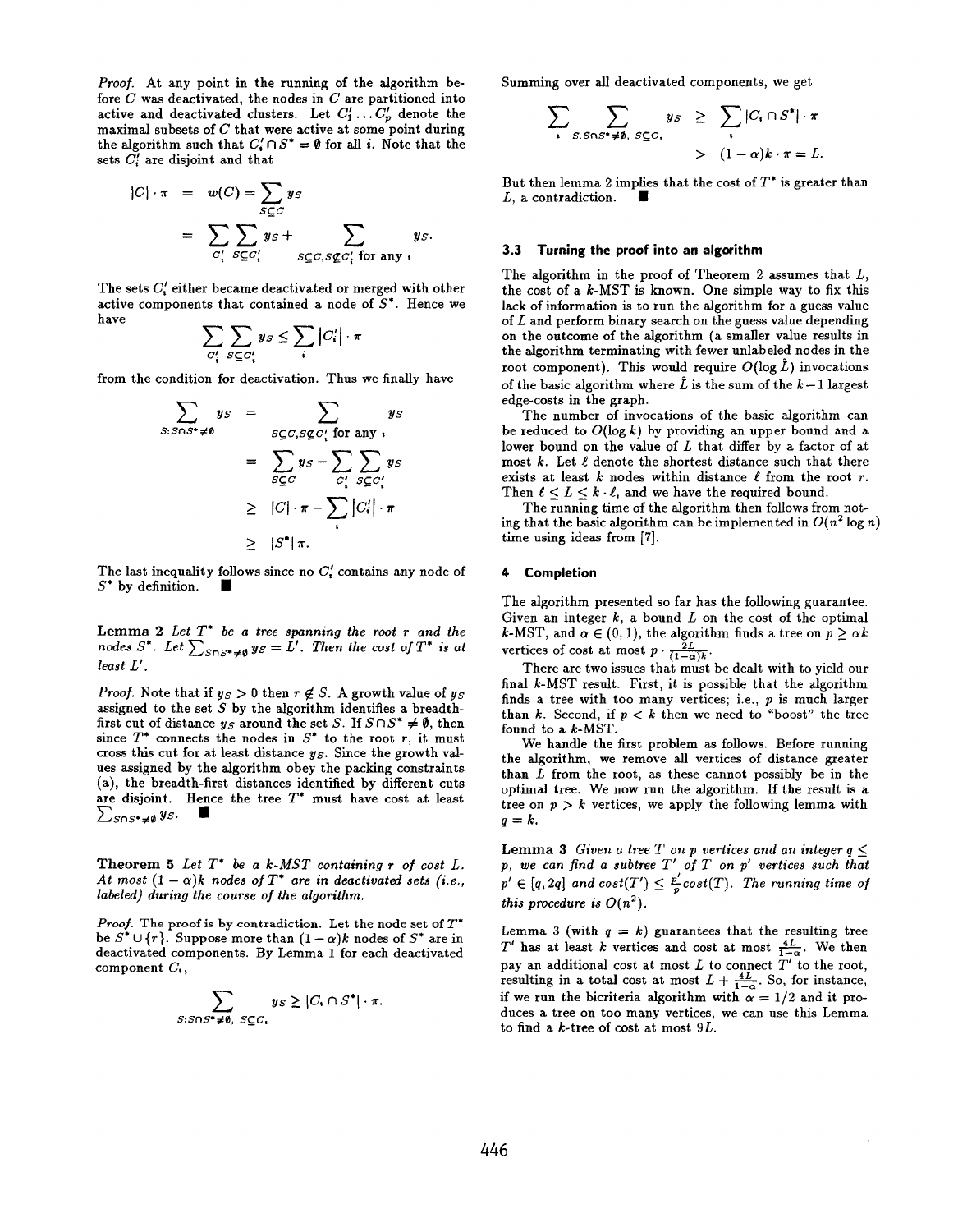*Proof of Lemma 3.* If  $p \leq 2q$  we are done. Otherwise, notice that in any tree of  $p$  vertices, there exists some vertex  $v$  such that removing  $v$  produces a forest in which each tree has at most  $p/2$  vertices. Let  $T_1, \ldots, T_d$  be the trees produced by removing v. Let  $p_i$  be the number of vertices in  $T_i$  and let  $C_i$  be the cost of  $T_i$  plus the length of the edge connecting  $T<sub>t</sub>$  to  $v$  in the original tree. This means that the cost of T is  $C_1 + \ldots + C_d$  and  $p = p_1 + \ldots + p_d + 1$ . Therefor there must exist some i such that  $C_i/p_i > cost(T)/p$ . So, we simply remove tree  $T_t$  from  $T$ , which preserves (or improves) the cost-to-vertices ratio of the tree remaining and repeat. Notice that each iteration reduces the size of  $T$  by less than a factor of 2, so we can be assured that its size will eventually fall within our desired window.

We now handle the second problem listed: that of boosting the tree found in the case that it is too small. We do this using the notion of an  $(a, b)$ -tree approximator following [3]. An  $(a, b)$ -tree approximator is given quantities  $\epsilon$  and L and has the following guarantee: if there exists a rooted tree on at least  $(1 - \epsilon)n$  vertices having total weight at most L, the algorithm will find a rooted tree on at least  $(1 - a\epsilon)$ vertices having total weight at most  $bL$ . It is easy to see (as noted in [3]) that the results of Goemans and Williamson on approximating the prize-collecting Steiner tree problem [7] yield a (3, 6)-tree approximator. Goemans and Klein berg [6] show that the Goemans-Williamson algorithm in fact produces a (2, 4)-tree approximator. Using this fact, we prove the following theorem:

Theorem 6 Let L be an upper bound on the cost of the optimal rooted k-MST, and let  $\gamma \in [0, 1/2]$ . Given a rooted tree on  $(1 - \gamma)k$  vertices having cost at most 4L, in time  $O(n^2 \log^2 n)$  we can produce either:  $O(n^2 \log^2 n)$  we can produce either

- (i) A rooted tree on at least  $(1 \frac{20}{21}\gamma)k$  vertices of cost at most 4L, or
- (ii) A rooted tree on at least k vertices of cost at most 17L.

We can satisfy the preconditions of Theorem 6, in particular that  $\gamma \leq 1/2$ , by initially running the bicriteria algorithm with  $\alpha = 1/2$ . Assuming the "first problem" discussed above does not occur, this will find a tree on at least  $k/2$ vertices with cost at most 4L. (If the "first problem" does occur, then as noted above we can find a tree on  $k$  vertices of total cost at most  $9L$  and we are done.) Now, applying Theorem 6  $O(\log k)$  times yields a constant factor solution to the  $k$ -MST. Note that we do this for each of possibly  $O(\log k)$  guess values for L. This gives the performance ratio and the running time claimed in Theorem 1.

Proof of Theorem 6. The idea is similar to that used in [I] to reduce their performance ratio by a logarithmic factor. We are given a tree with  $(1 - \gamma)k$  vertices. We know that in the remaining graph there exists a rooted tree on  $\gamma k$ vertices of total cost at most  $L$ . We now apply our bicriteria approximation algorithm with  $\alpha = \frac{5}{7}$  on the remaining graph. Let us aasume for now that the tree returned has at most  $\gamma k$  vertices, and so its cost is at most 7L; we will return to the case that it has too many vertices at the end of the proof. (If the tree found has more than  $\gamma k$  vertices, we can immediately achieve using Lemma 3 a k-tree of cost of at most  $4L + (L + \frac{4L}{1-\alpha}) = 19L$ : the extra complication is just in reducing this cost to  $17L$ .)

Let  $T$  be the union of our original tree and the new tree found, and  $p$  be the number of vertices in  $T$ . Note that  $p \geq (1 - \gamma)k + \frac{1}{7}\gamma k = (1 - \frac{2}{7}\gamma)$ 

Define  $\epsilon = \gamma/3$ , and let us run the (2,4)-tree approx mator on the subgraph induced by the nodes of the tree  $T$ using this  $\epsilon$ . If it is the case that the optimal tree has at least  $(1 - \epsilon)p$  vertices inside T, then this approximator will find a tree on at least  $(1-2\epsilon)p$  vertices of total cost at most 4L. Using our definition of  $\epsilon$  and our bound on p, this tree contains at least  $(1 - \frac{2}{3}\gamma)(1 - \frac{2}{7}\gamma)k \geq (1 - \frac{20}{21}\gamma)k$  vertice satisfying property (i) of the Theorem as desired.

If the approximator fails to find the desired number of vertices at the desired cost, it means that the optimal tree has fewer than  $(1 - \epsilon)p$  vertices inside T, and therefore at least  $k' = k - (1 - \epsilon)p$  vertices outside T. We now run our bicriteria algorithm one final time, with  $\alpha = \frac{1}{2}$ , on the remaining graph with tree  $T$  contracted to a root node. We are now guaranteed that onr total number of vertices found is at least

$$
p + \frac{1}{2}(k - (1 - \epsilon)p) = \frac{1}{2}k + (\frac{1}{2} + \epsilon/2)p
$$
  
\n
$$
\geq \frac{1}{2}k + (\frac{1}{2} + \gamma/6)(1 - \frac{2}{7}\gamma)k
$$
  
\n
$$
= k + (\gamma/42 - \gamma^2/21)k
$$
  
\n
$$
> k. \text{ (since } \gamma \leq 1/2)
$$

If we did not run into our "first problem" of finding too many vertices in this run of the algorithm (i.e., we found between  $\frac{1}{2}k'$  and  $k'$  vertices), we are done with total cost at most  $4L + 7L + 4L = 15L$ . If the tree found did have more than k' vertices, we apply Lemma 3 with  $q = \frac{1}{2}k'$  to find a low cost subtree having between  $\frac{1}{2}k'$  and  $k'$  vertices. In this case we may need to pay an additional cost  $L$  to connect the subtree to the root, for a total of 16L.

We have now proven the theorem assuming that we are satisfied with a total cost of  $19L$ . To reduce the constant to 17 we must handle the case that when we ran the bicriteria algorithm with  $\alpha = 5/7$ , we found too many vertices. We do this by applying the algorithm of Lemma 3 with  $q = \frac{5}{7}\gamma k$ , and consider two cases depending on the number of vertices p' in the subtree found.

- 1. The first case is that  $p' \in [\gamma k, \frac{11}{2}\gamma k]$ . This means the the cost of the subtree is at most  $\frac{12}{7} \cdot \frac{12}{12} = 10L$ , or a total of  $11L$  when we connect it to the root. Adding this cost to the 4L cost of our initial tree results in a k-tree of cost at most 15L.
- 2. The second case is that  $p' \in [\frac{1}{2}\gamma k, \gamma k]$ . This mean that the cost of the subtree is at most  $7L$ , or  $8L$  when we connect it to the root. We can thus continue in the proof as if this were the tree returned by the bicriteria algorithm, paying an extra cost of  $L$  for a total of  $17L$ .

To show the running time, note that we used at most two calls to our bicriteria approximator, one call to the  $(2, 4)$ tree approximator of [6], and one call to the procedure in the proof of Lemma 3. The tree approximator in [6] can be implemented using at most  $log n$  calls to the prize-collecting Steiner tree approximation algorithm of [7] giving a running time  $O(n^2 \log^2 n)$ . The bicriteria approximation has running time from Theorem 2. The procedure in Lemma 3 takes  $O(n^2)$  time. Thus the overall running time is as claimed. ■